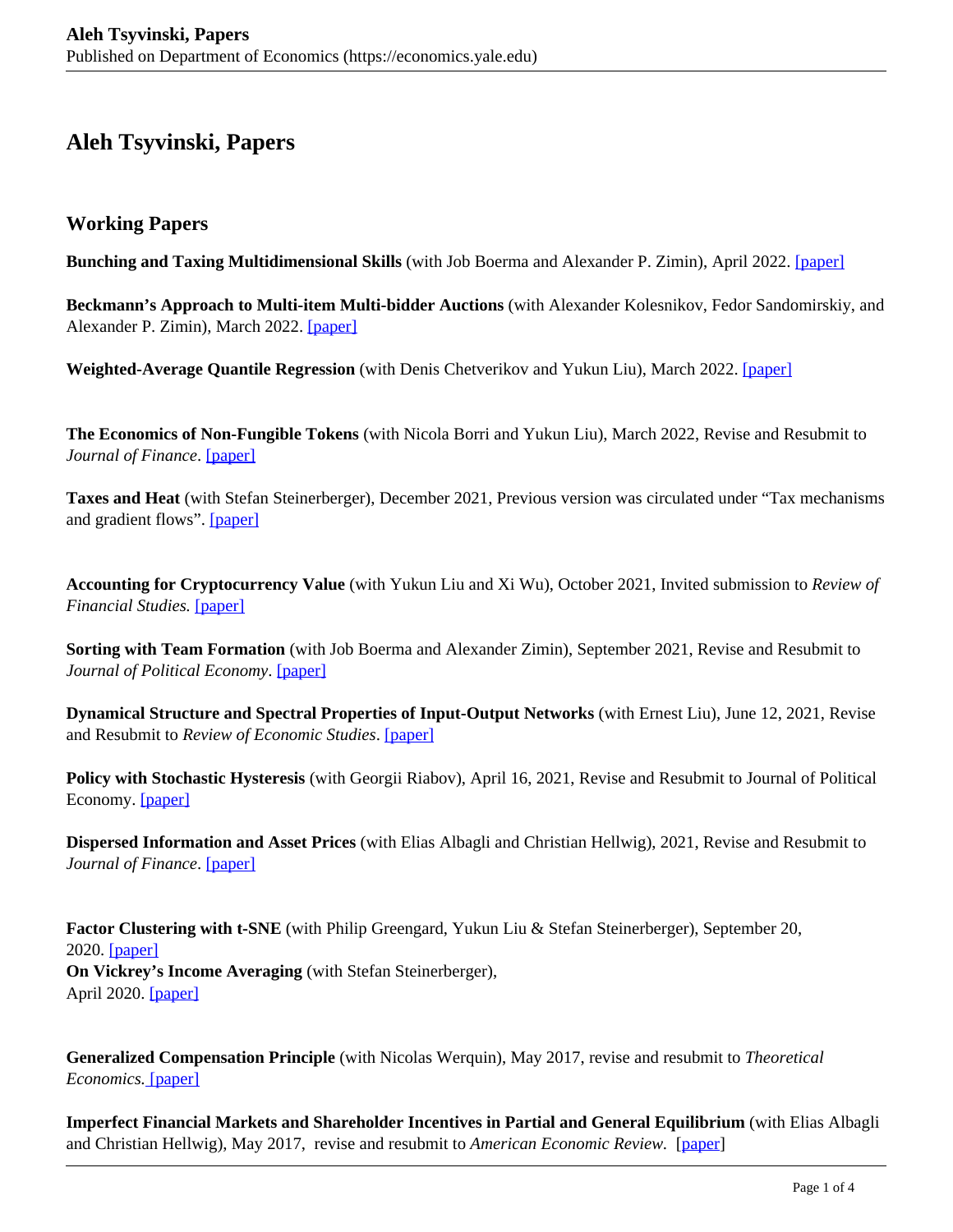**The Economy of People's Republic of China from 1953** [ Older version 1953-2011 Older data version ](with Anton Chermukhin, Mikhail Golosov, and Sergei Guriev), February 2017. [Paper | Data Appendix]

**A Variational Approach to the Analysis of Tax Systems** (with Mikhail Golosov and Nicolas Werquin), December 2014. [Paper | Stochastic Model]

**Dynamic Dispersed Information and the Credit Spread Puzzle** (with Elias Albagli and Christian Hellwig), December 2013. [Paper]

**Business Start-ups, the Lock-in Effect, and Capital Gains Taxation** (with V.V. Chari and Mikhail Golosov), February 2005, revise and resubmit to *Journal of Public Economics.* [Paper]

## **Publications and Accepted Papers**

**Taxes and Turnout: When the Decisive Voter Stays at Home.** (with Felix Bierbrauer and Nicolas Werquin), August 2021, accepted to *American Economic Review*. [paper]

**Common Risk Factors in Cryptocurrency** (with Yukun Liu & Xi Wu), 2021, accepted to *Journal of Finance.* [paper]

**Distortions and the Structure of the World Economy** (with Lorenzo Caliendo and Fernando Parro), 2020, forthcoming in *AEJ:Macro.* [paper]

**Risks and Returns of Cryptocurrency** (with Yukun Liu), 2021, *The Review of Financial Studies* 34, no. 6. [paper]

**Nonlinear Tax Incidence and Optimal Taxation in General Equilibrium** (with Dominik Sachs and Nicolas Werquin), 2020, *Econometrica 88, no.2* [Paper]

**The Industrialization and Economic Development of Russia through the Lens of a Neoclassical Growth Model** (with Anton Cheremukhin, Mikhail Golosov, Sergei Guriev), 2017, *Review of Economic Studies*, 84 (2): 613-649. [Paper]

**Redistribution and Social Insurance** (with Mikhail Golosov and Maxim Troshkin), 2016, *American Economic Review,* 106(2): 359-386. [Paper]

**Recursive Contracts and Endogenously Incomplete Markets** (with Mikhail Golosov and Nicolas Werquin), 2016, *In Handbook of Macroeconomics*, Vol. 2, pp. 725-841, Elsevier. [Paper]

**Policy Implications of Dynamic Public Finance** (with Mikhail Golosov), 2015, *Annual Review of Economics*, 7: 147–171. [Paper]

**Decentralized Trading with Private Information** (with Mikhail Golosov and Guido Lorenzoni), 2014, *Econometrica*, 82(3): 1055-1091. [Paper]

**Dynamic Strategic Information Transmission** (with Mikhail Golosov, Vasiliki Skreta and Andrea Wilson), 2014, *Journal of Economic Theory*, 151: 304-341. [Paper]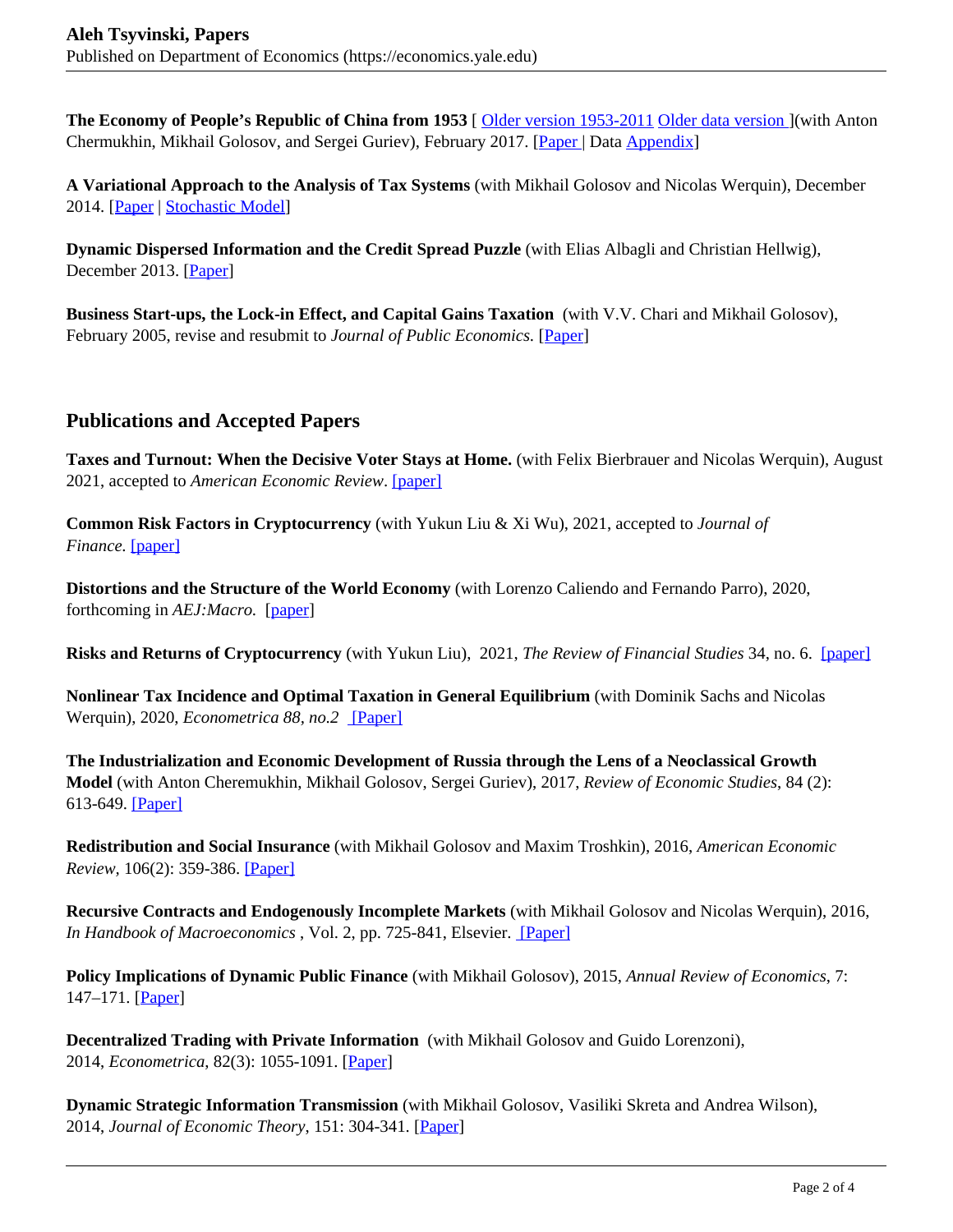**Optimal Taxes on Fossil Fuel in General Equilibrium** (with Michael Golosov, John Hassler, and Per Krussel), 2014, *Econometrica*, 82(1): 41-88. [Paper | Sensitivity Analysis, by Lint Barrage]

**Optimal Pension Systems with Simple Instruments** (with Mikhail Golosov, Ali Shourideh, and Maxim Troshkin), May 2013, *American Economic Review Papers and Proceedings*, 103(3): 502-507. [Paper]

**Preference Heterogeneity and Optimal Captial Income Taxation** (with Mikhail Golosov, Maxim Troshkin, and Matthew Weinzierl), 2013, *Journal of Pubic Economics*, 97: 160-175. [Paper]

**A Dynamic Theory of Resource Wars** (with Daron Acemoglu, Michael Golosov and Pierre Yared), 2012, *Quarterly Journal of Economics*, 127(1): 283-331. [Paper | Appendix]

**Prizes and Patents: Using Market Signals to Provide Incentives for Innovations** (with V.V. Chari and Mikhail Golosov), 2012, *Journal of Economic Theory*, 147(2): 781-801. [Paper]

**Power Fluctuations and Political Economy** (with D. Acemoglu and M. Golosov), 2011, *Journal of Economic Theory*, 143(3), 1007-1041. [Paper]

**Political Economy of Ramsey Taxation** (with Daron Acemoglu and Michael Golosov), 2011, *Journal of Public Economics*, 95(7-8): 467-475. [Paper]

**Optimal Taxation: Merging Micro and Macro Approaches** (with Mikhail Golosov and Maxim Troshkin), 2011, *Journal of Money, Credit, and Banking*, 43: 147-174. [Paper]

**Dynamic Mirrlees Taxation under Political Economy Constraints** (with Daron Acemoglu and Michael Golosov), 2009, *Review of Economic Studies*, 77(3): 841-881. [Paper]

**A Theory of Liquidity and Regulation of Financial Intermediation** (with E. Farhi and M. Golosov), 2009, *Review of Economic Studies*, 76(3): 973-992. [Paper]

**Markets versus Governments** (with D. Acemoglu and M. Golosov) 2007, *Journal of Monetary Economics*, 55(1), (2008): 159-189. [Paper]

**Political Economy of Mechanisms** (with D. Acemoglu and M. Golosov), 2008, *Econometrica*, 76(3): 619-641. [Paper]

**Political Economy of Intermediate Goods Taxation** (D. Acemoglu and M. Golosov), 2007, *Journal of European Economic Association Papers and Proceedings*. [Paper]

**Optimal Taxation with Endogenous Insurance Markets** (with M.Golosov), 2007, *Quarterly Journal of Economics*, 122(2): 487-534. [Paper]

**Self-fulfilling Currency Crisis: The Role of Interest Rates** (with C. Hellwig and A. Mukherji), 2006, *American Economic Review*, 96(5): 1769-1787. [Paper]

**Designing Optimal Disability Insurance: A Case for Asset Testing** (with M. Golosov), 2006, *Journal of Political Economy*, 114(2): 257-279. [Paper | Supplement]

**New Dynamic Public Finance: a User's Guide** (with M. Golosov and I.Werning), 2006, *NBER Macro Annual.* [Paper]